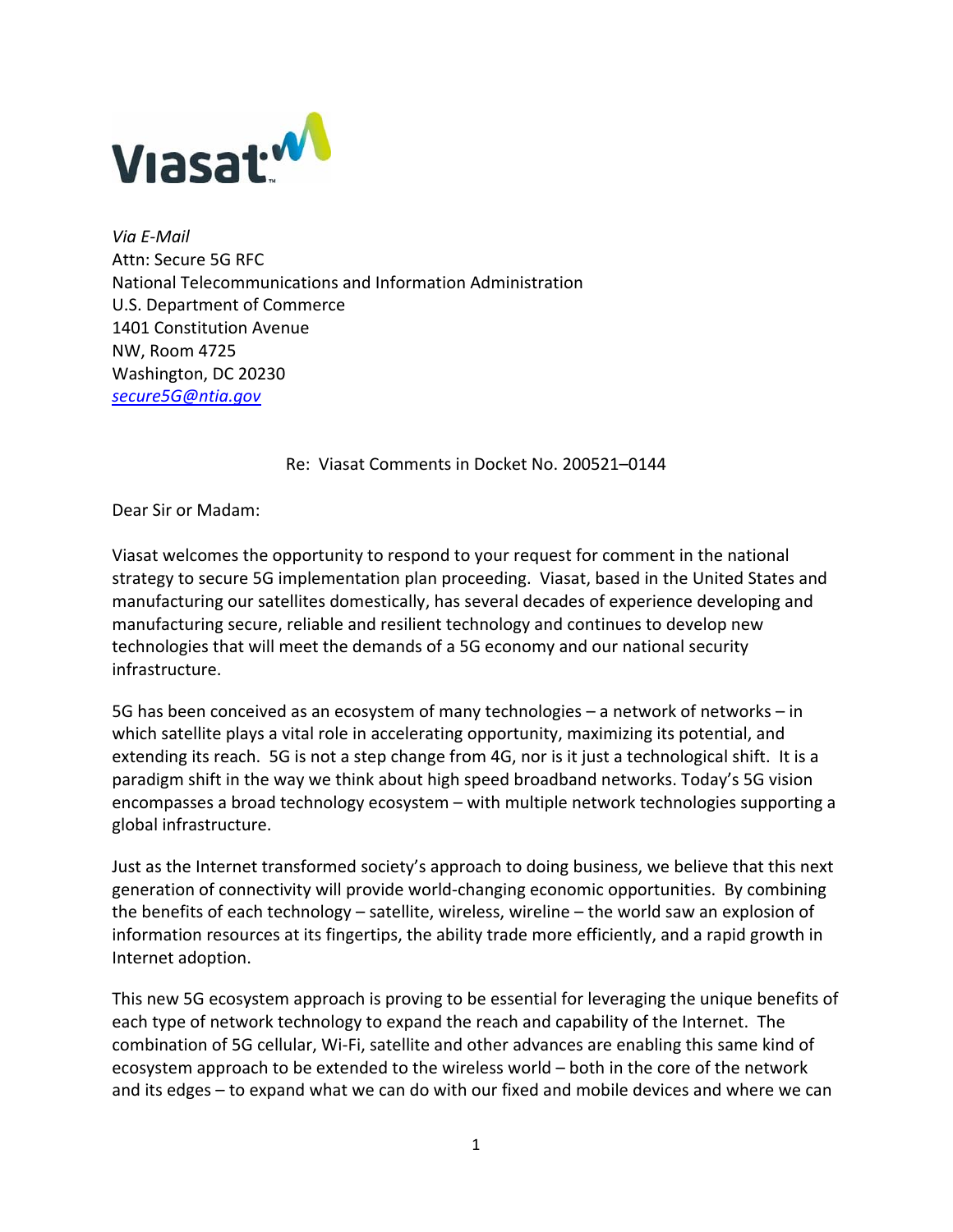do it. This 5G ecosystem approach is also essential for expanding the reach of next-generation connectivity. By taking advantage of satellite's geographically independent cost structure to extend connectivity, for example in isolated and remote areas, satellite systems can accelerate the commercially viable deployment of advanced networks and extend scalable and efficient advanced network solutions globally. This is especially critical in areas that may not be economically connected via terrestrial networks, and in areas that terrestrial network providers otherwise leave behind. Network diversity is also essential for ensuring network security, resiliency and continuity of service across geographies and enabling 5G devices to connect on truly mobile platforms including onboard aircraft, high-speed trains, sea-going vessels, and land-based vehicles that are beyond the reach of a cell tower.

If we want to fundamentally expand what our networks are capable of achieving, and the places they are capable of reaching – we need to make sure we are taking a holistic approach to advance the entire ecosystem of technologies. When we enable next generation satellite capabilities and use them to maximize the reach and capabilities of next-generation networks, it maximizes the ability to harness this technology ecosystem to solve bigger problems – like extending high speed access to the billions of unserved people around the world, improving network resiliency, and enabling ubiquitous connectivity in the air, across the seas, and around the globe.

Next generation satellites, both geostationary and non-geostationary satellite networks, have their specific benefits for the 5G ecosystem. Innovation is driven by development of Very High Throughput Satellite (VHTS) systems in various types of orbits (GEO, MEO, LEO). VHTS systems are delivering substantial improvements in throughput, capacity and cost, as well as providing flexible, global and high-performance services. This is done by utilizing concentrated spot beams, wideband payloads, increased frequency re-use and higher frequency bands to significantly increase capacity and speeds over wide areas. VHTS networks are operating on a global basis and can provide broadband service to end-users with speeds in excess of 100 Mbit/s to the end user.

In addition to the developments in the space segment, there are technical developments in the satellite ground segment with evolutions both in the network platforms and satellite communication terminals and antennas. Satellite already has and will further adopt technologies and standards necessary to deliver the types of services needed in the 5G ecosystem, including in the areas of service delivery, network-slicing, orchestration, mobile edge computing, security, interoperability and resource virtualisation in order to transparently support secure end-to-end service delivery to vertical applications. Information flow on our network has the customer required resiliency necessary via the use of multiple gateway sites and high-level security encryption in each of the gateway locations resulting in an extremely low probability of intercept of data. In addition, our global network Security Operations Center (SOC) allows us to monitor for emerging cyber threats from both nation states and criminal organizations, by monitoring over 3 terabytes of data, and 5.5 billion cyber incidents, every day. This ability to detect monitor and mitigate these threats helps ensure that all users on our network, from sensitive government users to passengers on international flights to school